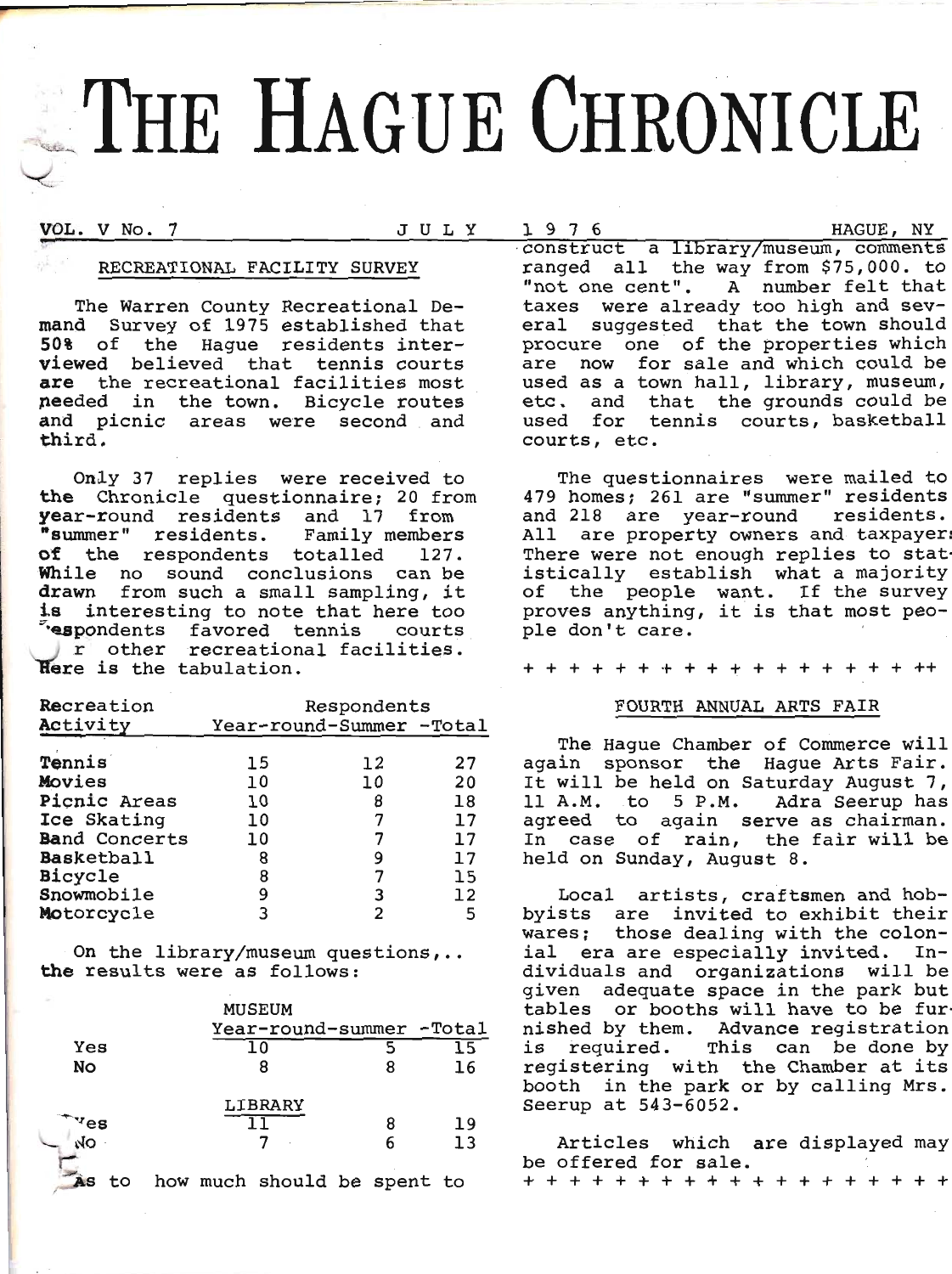THE HAGUE CHRONICLE is edited and<br>published monthly by Emil Seerup, Box<br>2504, Silver Bay, New York 12874. It<br>is supported financially by civic-<br>minded citizens and local civic or-<br>ganizations. It is printed as a pub-<br>lic s

## HISTORICAL SOCIETY

The Hague Historical Society will<br>celebrate the Bi-Centennial at a<br>special meeting on July 8, 1976 at 7:45 P.M. at the Hague Baptist Church Annex.

fhe program will be provided by<br>Dr. Harold Gelhaar and will feature a<br>discussion of the Liberty Bell and the Declaration of Independence.

The public is invited.

+++++++++++++++++++

## PROPERTY OWNERS TO MEET

I . The Property Owners of Silver Bay<br>will hold a meeting on Saturday, July<br>10 at 10 AM. As usual the meeting<br>will be held in the meeting room of<br>the Hague Fire Department. Coffee<br>will be served starting at 9:45 A.M.

It is anticipated that a represen-<br>tative of the Boy Scouts will be pre-<br>sent to discuss the activities of<br>that group.

+++++++++++++++++++

#### TOWN BOARD MEETINGS

A regular meeting of the Town<br>Board was held on June 8. In the ab-<br>sence of Supervisor DeLarm who had<br>undergone surgery the day before, the<br>Board created the position of Deputy<br>Supervisor and Mr. Seerup was asked<br>to assume

A meeting with the State Auditor<br>who had been examining the Town's<br>books and accounts had been scheduled<br>for this meeting but was postponed<br>until the July meeting which will be<br>held on July 13.

. . . . . . . . . . . . . . .

Committee chairmen reported on the condition of the park, activities of the police, planning and zoning, etc. but no specific action was called and none was taken.

A special meeting was held on June<br>21 at which time the Board approved<br>a resolution requesting funds from<br>the NY Department of Youth. A total<br>of \$3500 was budgeted for this activ-<br>ity with the State contributing 50%.

The Board also approved applica-<br>tion for Federal Revenue Sharing<br>funds for the period July 1 to Decem-<br>ber 31, 1976 in the amount of \$10,037.<br>The Board allocated \$5000 of these<br>funds for general town services and \$5037 for transportation services.

The employment of a lifeguard and a lifeguard/swimming instructor was<br>approved. The beach was opened on<br>June 26 with a lifeguard on duty<br>daily from 10 A.M. to 6 P.M. Swim-<br>ming lessons are being scheduled dur-<br>ing morning hours on weekdays begin-<br>ning on J Anyone interested should get in the with Steve Bolton at the beach.

The landfill has again been vis-<br>ited by vandals and damage was done<br>to the garage door. Suggestion was<br>made that the landfill be closed at<br>night and on weekends. This was not<br>adopted but drastic action will be<br>taken by th

The Sabbath Day Point road reloca-<br>tion project is being stymied by the<br>Adirondack Park Agency whose approval<br>is required. Additional information<br>requested by the Agency has been sup-<br>plied.

The Board approved hours of employ-<br>ment for the summer police - Janice<br>Frasier will work 44 hours per week<br>and Frederick Sharpe 24 hours. Both<br>will be on duty Friday and Saturday<br>nights.

The parking lot at the town and beach was scheduled to be block-<br>topped on June 30th.

+ + + ++ + + + + + .+ 4 .+ .1. \* ++ ++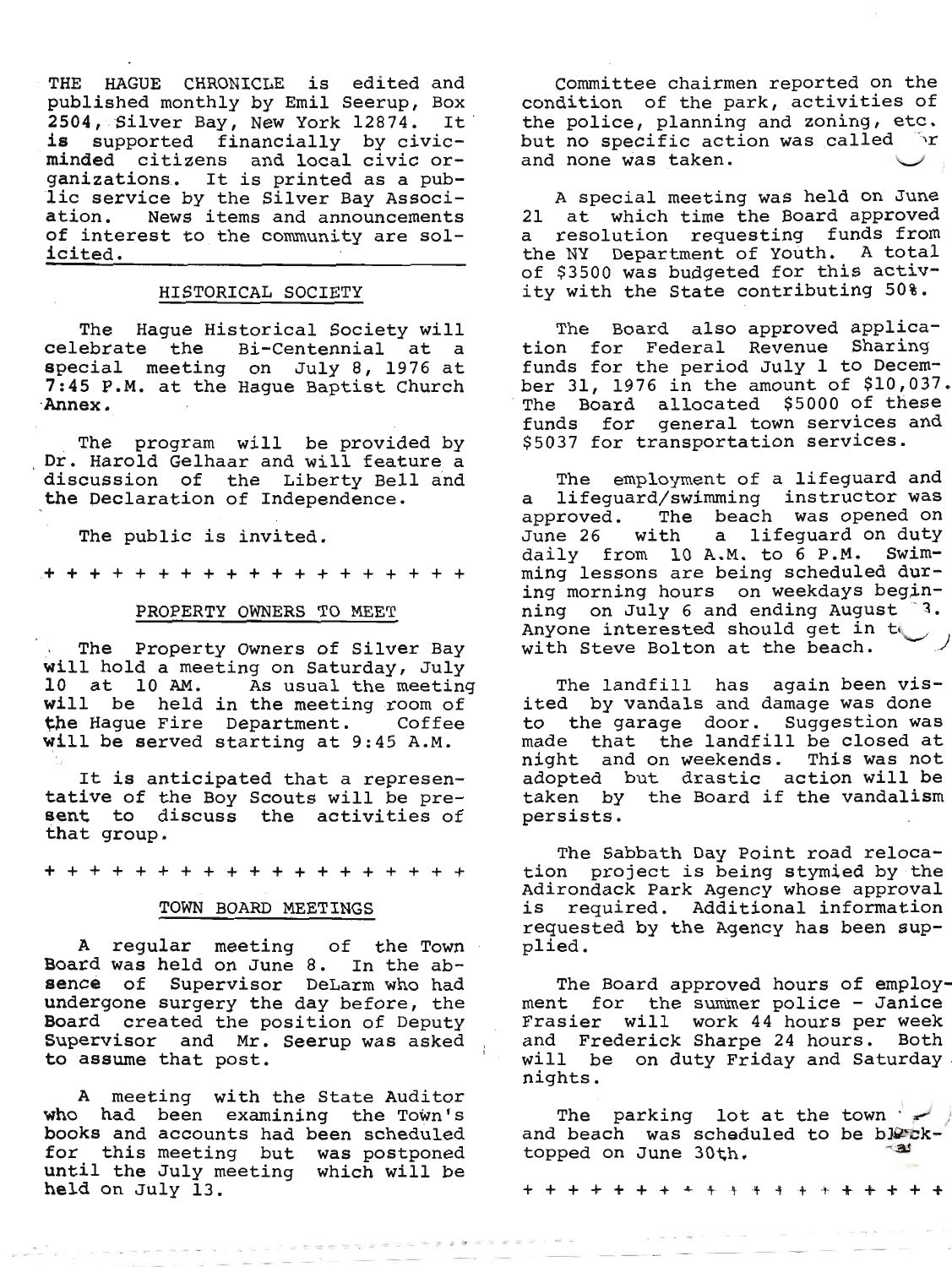# GRIEVANCE DAY

Mr. James Fitzgerald was elected chairman of the Board of Assessment Review to replace Mr. Seerup who had signed. Other members of the Board re Mrs. Florence Smith, John Henry, and Samuel R. Frasier.

At its meeting on Grievance Day, June 15, the Board considered a total of five complaints. Three which dealt with errors in lot sizes were acted on favorably. The remaining two were dismissed.

+ + + + + + + + + + + + + + + + + + +

## FRASIER - POLINO WEDDING

Beatrice Frasier and Antonio Polino were joined in marriage on Sunday June 19 at the Seerup home in Silver Bay with Judge Seerup officiating. It was his first. Mr. and Mrs. Frederick Spreeman were the witnesses.

The former Mrs. Frasier is the owner and operator of Green Acres by the Brook on Route 8 in Hague and is a current president of the Hague **A amber of Commerce.** Polino owns the Hague Village Center at the intersection of Routes '9N and 8.

A honeymoon trip has been postponed until fall. Meanwhile the couple are at home at the Polino residence.

+ + + + + + + + + + + + + + + + + + +

## ESSAY CONTEST

In April we announced that a prize of \$25. would be awarded to the Hague Central School student who, in the opinion of the judges, had written the best poem, essay, story, etc. on any subject relating to Hague or the Hague Central School.

Although the announcement was cirrulated throughout the school by both 4r, Meola and the teachers, no en-<br>
xies were received. With some ret we have returned the prize money to the unnamed donor.  $\pm$ 

#### **SCHOOL NEWS**

The twice defeated Hague Central School budget was revised downward by \$16,600. and presented to the voters<br>on June 16. It was approved by  $\epsilon$ vote of 186 to 170.

Cuts in the budget were made in a number of areas: nurse services payable to BOCES was reduced by \$40000.; the proposed bus was elimiated with a reduction of \$6,500; the lunch program was reduced by \$2000; and lesser amounts were cut from substitute teachers, operation and maintenance, textbooks, equipment, interscholastic sports, and playground equipment.

Total expenditures in the new budget are \$487,506 as compared with expenditures of \$479,685 provided for in the 1975/76 budget. The amount to<br>be raised by taxes is \$326,926 as compared with last year's taxes of \$340,721, which, however, included<br>the Arcady payment of \$20,736.

Your tax bill will be out in Sep-The rate will be about tember. \$14.98 per thousand dollars of assessed valuation a reduction of about 63¢ from last year's rate of \$15.61.

- - - - - - - - - -

In its newsletter of June 7, the School Board announced that it has<br>requested the State Education Department to conduct a long-range financial plan in connection with a possible Haque-Ticonderoga re-organiza-The Board indicates that this tion. action was being taken because "much of the information presently circulated relative to a possible reorganization is not based on sound or accurate data". However, the Board makes it clear that it is still opposed to annexation and its request to Albany "in no way implies that the Board's position on re-organization has changed".

In response to the Board's request Superintendent William A. Fritz, the Education Department's field operative for Hague and other schools in the district, called a meeting of State Education Department officials,